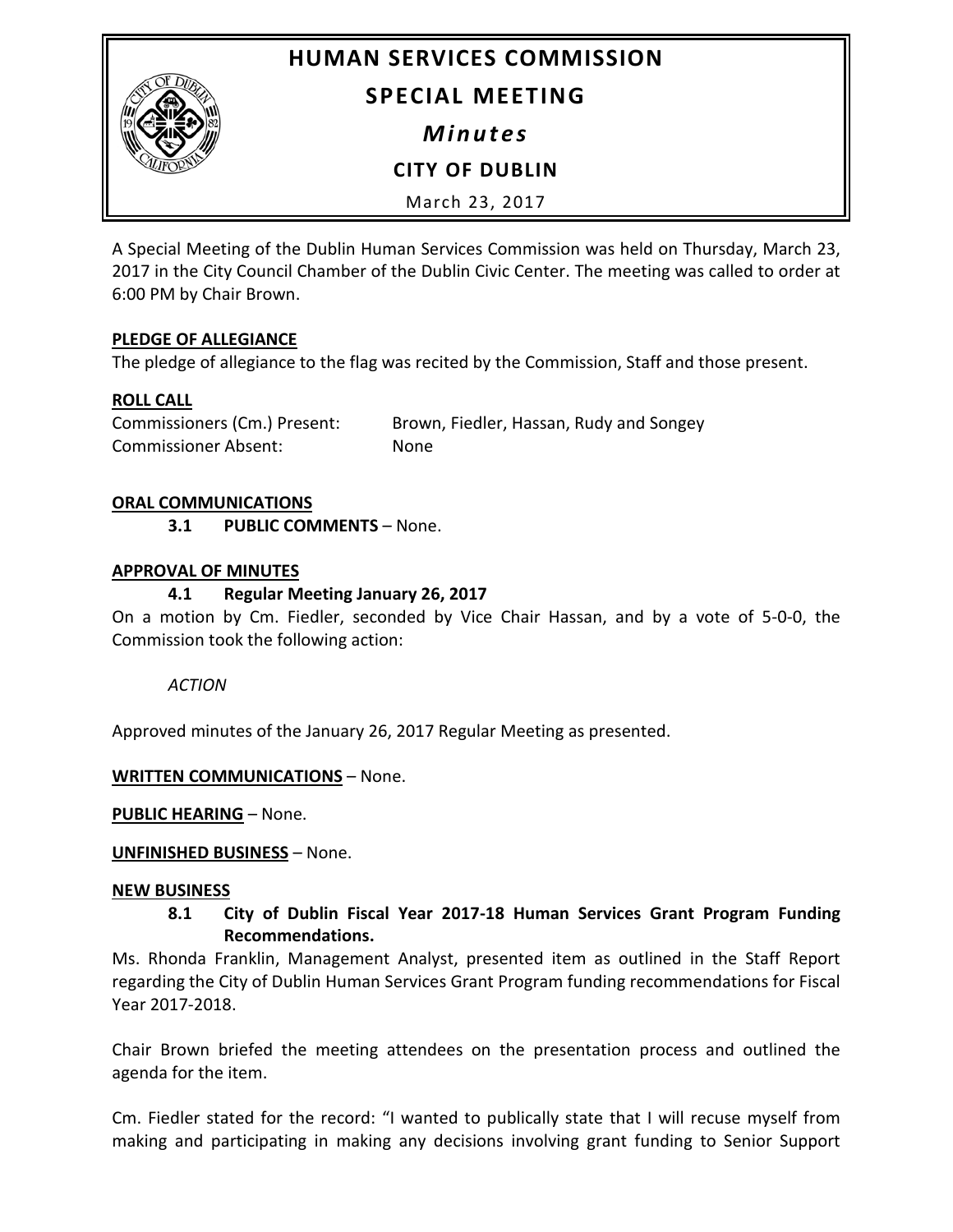Program of the Tri-Valley. I will do so because I currently serve as a Voting Director of the organization. I understand that the Senior Support Program of the Tri-Valley is seeking funding today and its application may eventually make its way to the City Council. I will remove myself from the room when this organization presents to the Commission and will again remove myself during Commission deliberation relating to this organization. I would ask that my statement be included in the minutes."

Cm. Songey stated for the record: "I want to publically state that I am a Core Team Member of CityServe of the Tri-Valley. I understand that this organization is seeking grant funding today. As an unsalaried/non-voting member of this nonprofit corporation I am permitted by law to participate in decision making regarding this organization, but am required to disclose my affiliation. I would ask that this statement be included in the minutes."

Chair Brown called on organizations to begin the presentations.

Ms. Heather Greaux presented on behalf of Open Heart Kitchen for the Dublin Meals Program.

Ms. Abigail Guerdat presented on behalf of Easter Seals Bay Area for the Easter Seals Kaleidoscope program.

Ms. Tonya Clenney presented on behalf of Center for Community Dispute Settlement for the Tri-Valley Youth Court program.

Ms. Sarah Holtzclaw presented on behalf of Chabot-Las Positas Community College District/Tri-Valley One Stop Career Center for the Dublin Job Initiative program.

Ms. Sarah Holtzclaw presented on behalf of Chabot-Las Positas Community College District/Tri-Valley One Stop Career Center for the Tri-Valley Volunteer Income Tax Assistance program.

Ms. Erin Harper presented on behalf of CALICO Center for the Dublin Child Abuse Intervention program.

Ms. Vicki Thompson presented on behalf of Tri-Valley Haven for the Homeless Services Program.

Ms. Vicki Thompson presented on behalf of Tri-Valley Haven for the Domestic Violence Services Program.

Ms. Lara Calvert presented on behalf of Spectrum Community Services for the Meals on Wheels for Dublin's Homebound Seniors program.

Ms. Samantha DePetro Wysuph presented on behalf of Kidango, Inc. for the Emerald Vista Parent Workshops.

Ms. Debby Buchan presented on behalf of Deaf Counseling Advocacy and Referral Agency for the Deaf Seniors Services program.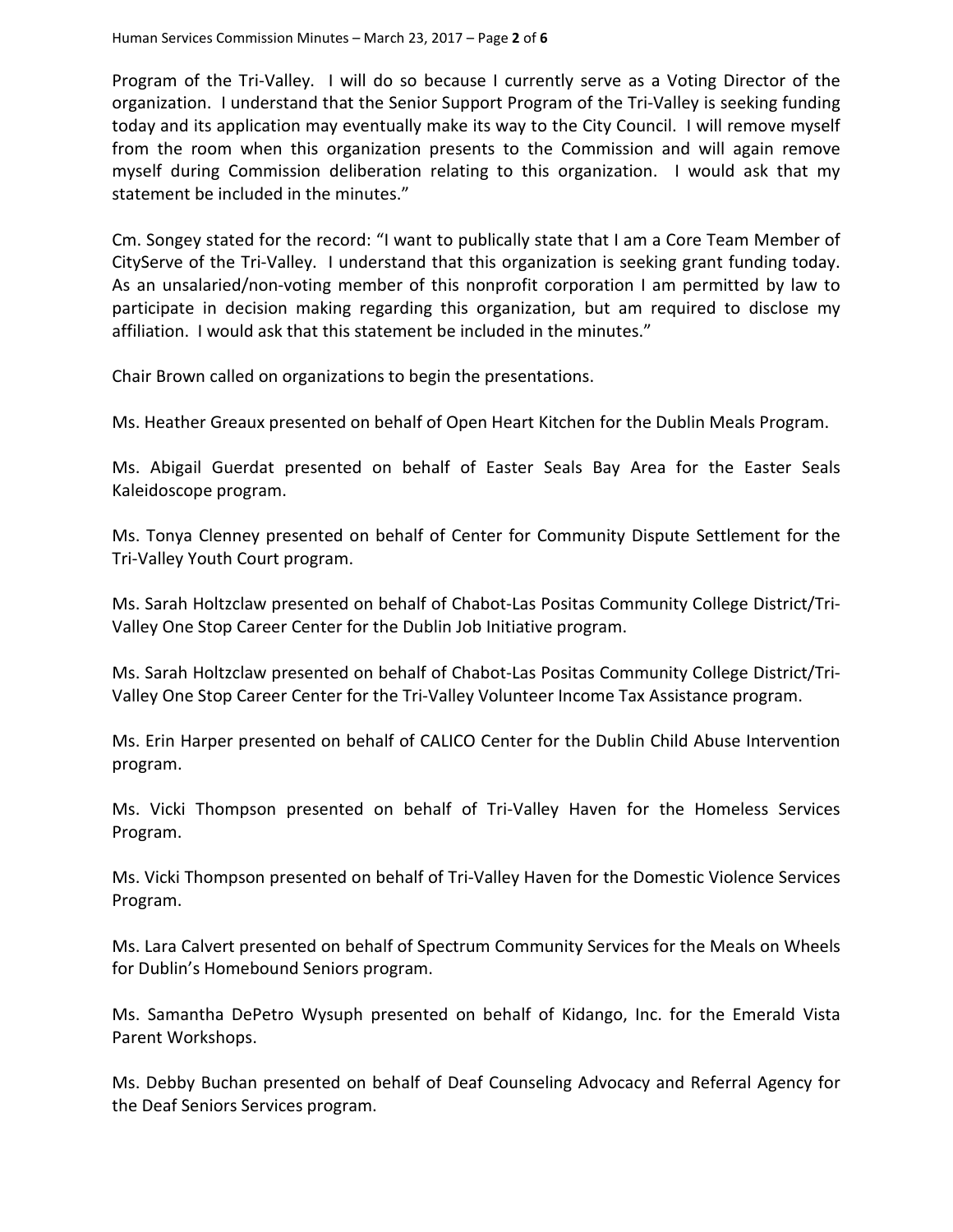Ms. Natalie Brown presented on behalf of Hope Hospice, Inc. for the Unified Communications Phone System.

Ms. Natalie Brown presented on behalf of Hope Hospice, Inc. for the Grief Support Center and Hospice Volunteer Program.

Ms. Sue Compton presented on behalf of Axis Community Health for the Enhancing Health Outcomes with Patient Care Messaging program.

Mr. Michael Galvau presented on behalf of Community Resources for Independent Living for the Independent Living, Housing & Employment Services for People with Disabilities.

Ms. Lenora Merlander presented on behalf of Legal Assistance for Seniors for the Legal Services, HICAP and Community Education for Dublin Seniors.

Cm. Fiedler recused himself for the Senior Support Program of the Tri-Valley presentation.

Mr. Robert Taylor presented on behalf of Senior Support Program of the Tri-Valley for the Case Management program.

Cm. Fiedler returned to the dais.

Ms. Laura Page presented on behalf of Child Care Links for the Diaper Pantry program.

Ms. Nancy Molillin presented on behalf of Teen Esteem for the Teen Esteem Student and Parent Education Programs.

Ms. Carol Halbe presented on behalf of Sandra J. Wing Healing Therapies Foundation for the Cancer Assistance for Dublin Residents program.

Mr. Kenny Altenburg presented on behalf of YMCA of the East Bay/Tri-Valley YMCA for the Mental Health Services program.

Mr. Kenny Altenburg presented on behalf of YMCA of the East Bay/Tri-Valley YMCA for the Affordable Summer Childcare – YMCA Day Camp program.

Ms. Laura Page presented on behalf of Child Care Links for the Professional Development Trainings program.

Ms. Sarah Finnigan presented on behalf of Eden I&R for the 2-1-1 Alameda County Communication System.

Ms. Gloria Gregory presented on behalf of CityServe of the Tri-Valley for the CityServe of the Tri-Valley program.

Ms. Lynn Monica presented on behalf of Sunflower Hill for the Sunflower Hill Garden Teachers/Educators program.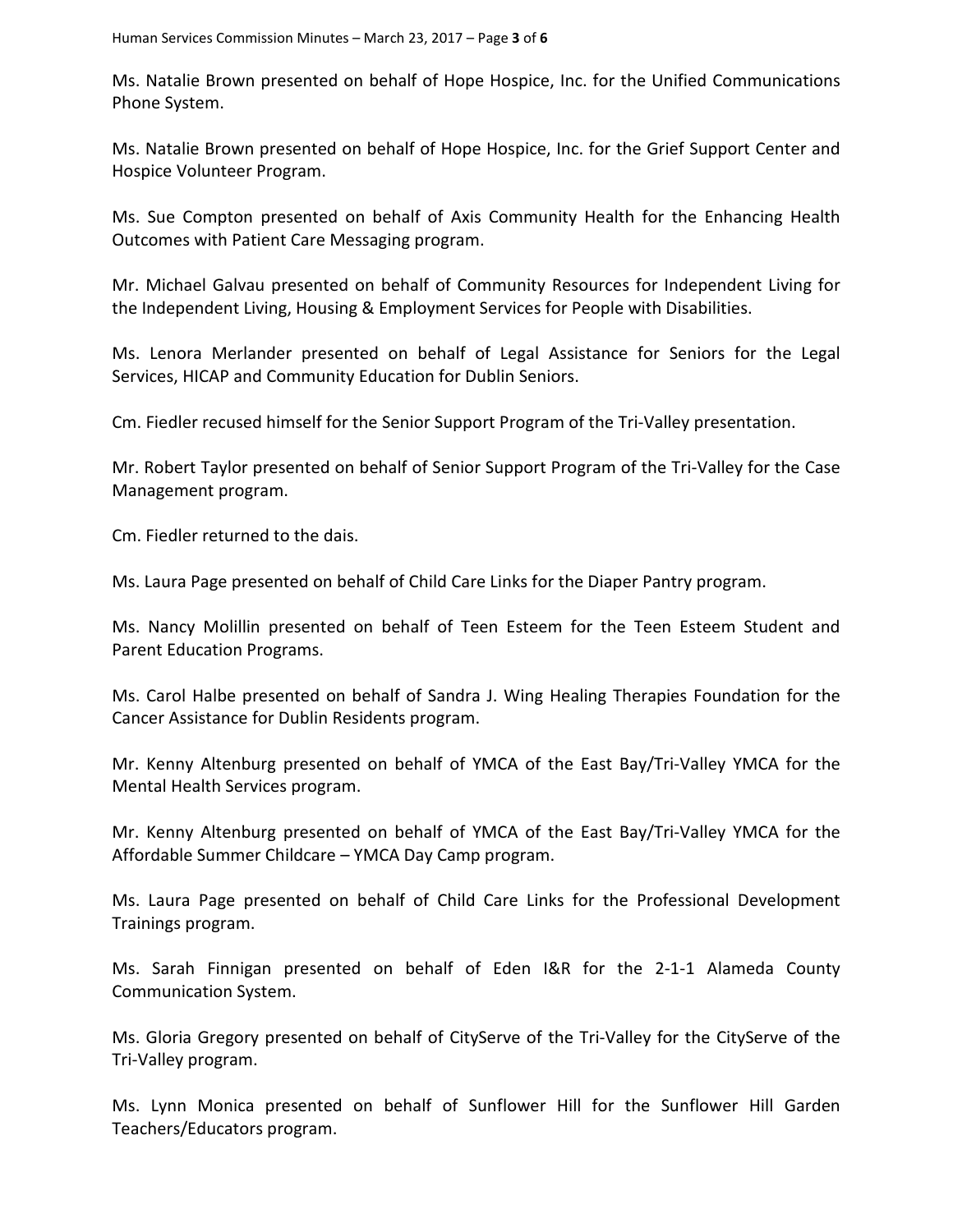Ms. Alcina Wegrzynowski spoke on behalf of Valley Children's Museum for the Valley Children's Museum Children's Programs.

Chair Brown announced that the organization presentations had concluded and the Commission would take a break to complete their individual preliminary funding recommendations while seated at the dais.

Chair Brown recessed the meeting for a break at 8:14 PM.

Chair Brown called the meeting back to order at 8:35 PM.

Chair Brown re-opened the floor for Public Comments.

Ms. Debra Zentner spoke in favor of funding for Sunflower Hill.

Seeing no further comments, Chair Brown closed the floor for Public Comments.

Ms. Franklin asked the Commissioners to each read aloud their preliminary funding recommendations for each organization as she input each amount into a spreadsheet displayed on the monitors. The worksheet compiled each Commissioner's recommendation for each organization into cumulative averages.

Cm. Fiedler recused himself from the dais for discussion regarding funding for Senior Support Program of the Tri-Valley and returned once the discussion concluded.

On a motion by Chair Brown, seconded by Cm. Hassan, and by a vote of 5-0-0, the Commission took the following action:

#### *ACTION:*

Recommended to City Council the Human Services Grant Program Funding as outlined in the following table:

| <b>ORGANIZATION NAME</b>                   | <b>APPLICATION TITLE</b>                                                  | FY 2017-18<br><b>REQUESTED</b><br><b>FUNDING</b> | <b>STAFF</b><br><b>RECOMMENDED</b><br><b>FUNDING</b> | <b>FINAL</b><br><b>COMMISSION</b><br><b>RECOMMENDATION</b> |
|--------------------------------------------|---------------------------------------------------------------------------|--------------------------------------------------|------------------------------------------------------|------------------------------------------------------------|
| Axis Community Health                      | Facility Project Loan<br>Obligation (annual)                              | \$13,502                                         | \$13,502                                             | \$13,502                                                   |
| Axis Community Health                      | <b>Enhancing Health</b><br><b>Outcomes with Patient</b><br>Care Messaging | \$7,000                                          | \$7,000                                              | \$6,800                                                    |
| <b>CALICO Center</b>                       | Dublin Child Abuse<br>Intervention                                        | \$10,000                                         | \$10,000                                             | \$9,600                                                    |
| Center for Community<br>Dispute Settlement | Tri Valley Youth Court                                                    | \$3,500                                          | \$3,500                                              | \$3,500                                                    |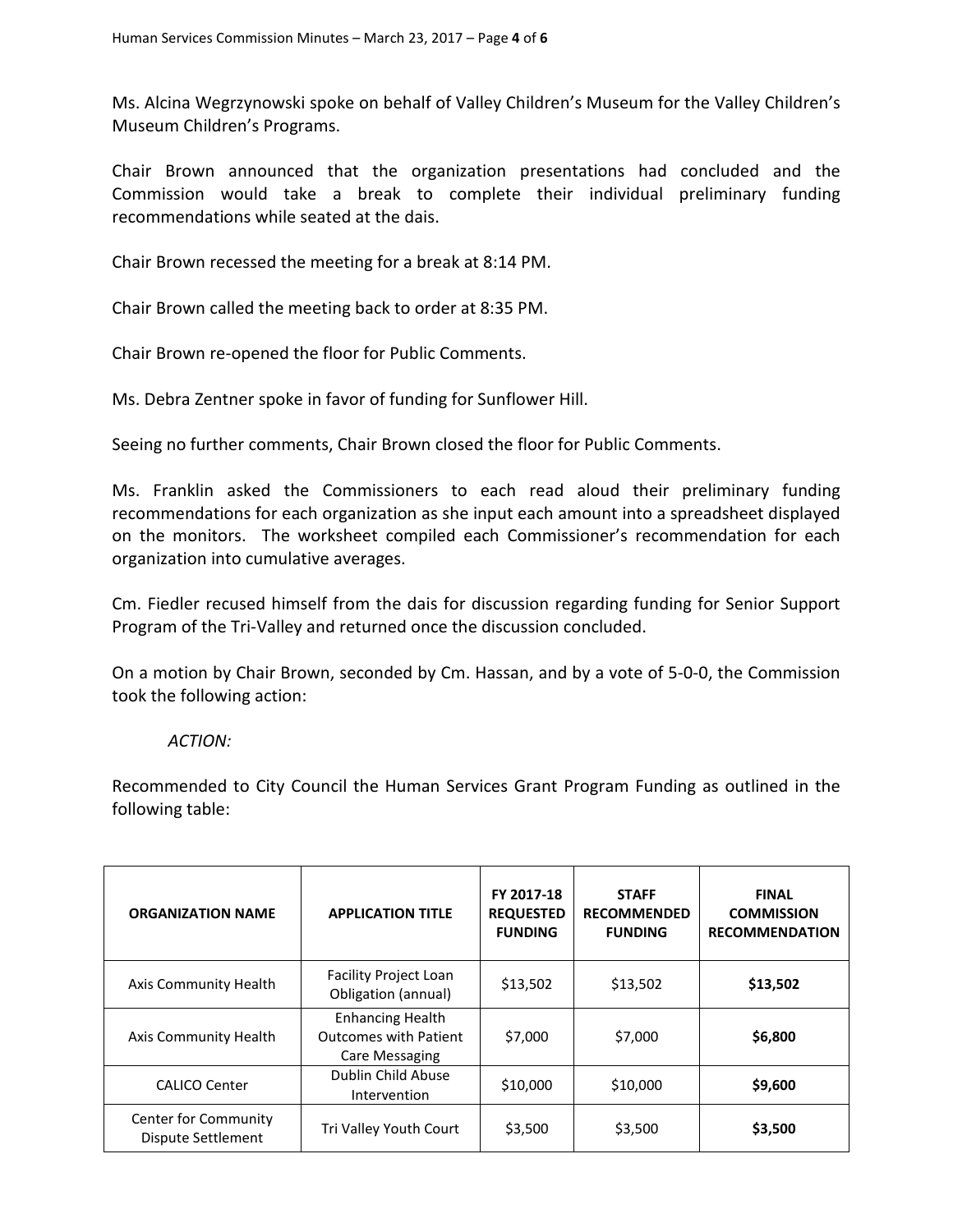| <b>Chabot-Las Positas</b><br><b>Community College</b><br>District/Tri Valley One Stop<br>Career Center | Dublin Jobs Initiative<br>2017-18                                                              | \$19,385 | \$15,000 | \$13,500 |
|--------------------------------------------------------------------------------------------------------|------------------------------------------------------------------------------------------------|----------|----------|----------|
| <b>Chabot-Las Positas</b><br><b>Community College</b><br>District/Tri Valley One Stop<br>Career Center | Dublin VITA Grant<br>2017-18                                                                   | \$7,430  | \$7,000  | \$7,000  |
| Child Care Links                                                                                       | Child Care Links Diaper<br>Pantry                                                              | \$13,000 | \$8,000  | \$8,000  |
| <b>Child Care Links</b>                                                                                | Professional<br><b>Development Trainings</b>                                                   | \$7,000  |          |          |
| CityServe of the Tri-Valley                                                                            | CityServe of the<br>Tri-Valley                                                                 | \$15,000 | \$15,000 | \$14,400 |
| <b>Community Resources for</b><br>Independent Living                                                   | Independent Living,<br>Housing & Employment<br>Services for People with<br><b>Disabilities</b> | \$10,118 | \$10,000 | \$9,800  |
| Deaf Counseling Advocacy<br>and Referral Agency<br>(DCARA)                                             | <b>Deaf Seniors Services</b>                                                                   | \$25,000 | \$10,000 | \$10,400 |
| Easter Seals Bay Area                                                                                  | Easter Seals Kaleidoscope                                                                      | \$15,000 | \$15,000 | \$14,400 |
| Eden I&R, Inc.                                                                                         | 2-1-1 Alameda County<br><b>Communication System</b>                                            | \$10,000 | \$10,000 | \$9,400  |
| Hope Hospice, Inc.                                                                                     | Grief Support Center and<br>Hospice Volunteer<br>Program                                       | \$18,500 | \$15,000 | \$15,000 |
| Hope Hospice, Inc.                                                                                     | Hope Hospice - Unified<br><b>Communications Phone</b><br>System                                | \$20,000 |          |          |
| Kidango, Inc.                                                                                          | <b>Emerald Vista Parent</b><br>Workshops                                                       | \$2,000  |          |          |
| Legal Assistance for Seniors                                                                           | Legal Services, HICAP and<br><b>Community Education for</b><br><b>Dublin Seniors</b>           | \$10,000 | \$8,500  | \$7,300  |
| Open Heart Kitchen                                                                                     | <b>OHK-Dublin Meal</b><br>Programs                                                             | \$25,000 | \$14,100 | \$15,800 |
| Sandra J Wing Healing<br>Therapies Foundation                                                          | Cancer Assistance for<br><b>Dublin Residents</b>                                               | \$10,000 |          |          |
| Senior Support Program of<br>the Tri Valley                                                            | Case Management                                                                                | \$14,280 | \$13,000 | \$13,000 |
| Spectrum Community<br>Services                                                                         | Meals on Wheels for<br>Dublin's Homebound<br>Seniors                                           | \$10,000 | \$10,000 | \$10,000 |
| Sunflower Hill                                                                                         | Sunflower Hill Garden<br>Teachers / Educators                                                  | \$20,120 |          |          |
| <b>Teen Esteem</b>                                                                                     | Teen Esteem Student and<br><b>Parent Education</b><br>Programs                                 | \$10,000 |          |          |
| Tri-Valley Haven                                                                                       | <b>Domestic Violence</b><br>Services Program                                                   | \$25,000 | \$8,000  | \$9,600  |
| Tri-Valley Haven                                                                                       | <b>Homeless Services</b><br>Program                                                            | \$25,000 | \$11,000 | \$11,400 |